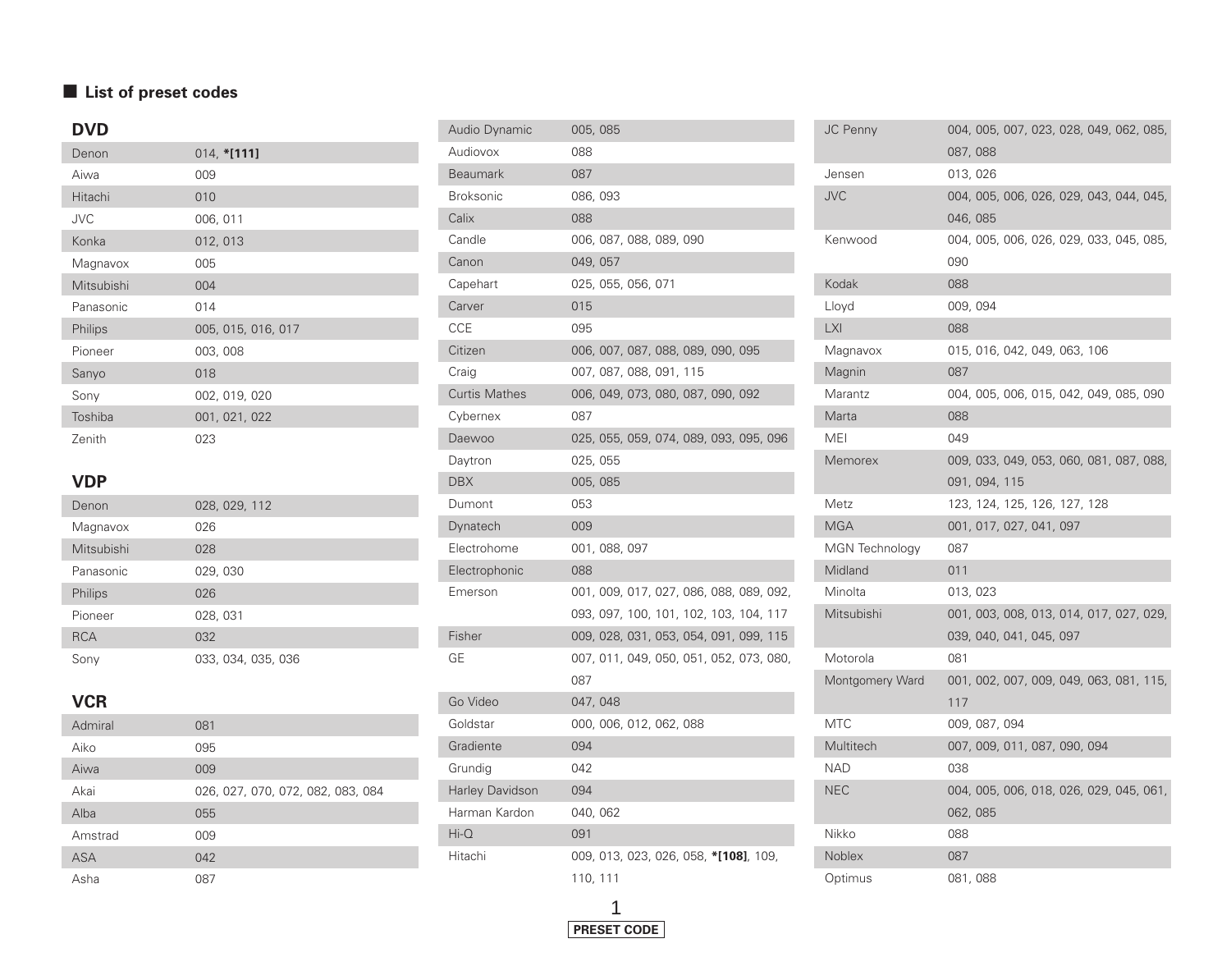| Optonica     | 021                                     |
|--------------|-----------------------------------------|
| Panasonic    | 024, 049, 064, 066, 067, 068, 069, 107  |
| Perdio       | 009                                     |
| Pentax       | 009, 013, 023, 058, 090                 |
| Philco       | 015, 016, 049                           |
| Philips      | 015, 021, 042, 049, 105                 |
| Pilot        | 088                                     |
| Pioneer      | 005, 013, 029, 036, 037, 038, 045, 085  |
| Portland     | 025, 055, 090                           |
| Proscan      | 063, 080                                |
| Pulsar       | 060                                     |
| Quartz       | 033                                     |
| Quasar       | 034, 035, 049                           |
| Radio Shack  | 001, 002, 021, 081, 087, 088, 091, 094, |
|              | 097, 098, 115                           |
| Radix        | 088                                     |
| Randex       | 088                                     |
| <b>RCA</b>   | 007, 013, 019, 023, 058, 063, 064, 065, |
|              | 073, 080, 082, 087                      |
| Realistic    | 009, 021, 031, 033, 049, 053, 081, 087, |
|              | 088, 091, 094, 097, 098                 |
| Ricoh        | 055                                     |
| Salora       | 033, 041                                |
| Samsung      | 007, 011, 051, 059, 070, 083, 087, 089, |
|              | 113                                     |
| Sanky        | 081                                     |
| Sansui       | 005, 026, 029, 045, 061, 085, 114       |
| Sanyo        | 032, 033, 053, 087, 091, 115, 116       |
| SBR          | 042                                     |
| Scott        | 017, 020, 086, 089, 093, 117            |
| <b>Sears</b> | 013, 023, 028, 031, 033, 053, 054, 088, |
|              | 091, 098, 099, 115                      |
| Sentra       | 055                                     |
| Sharp        | 001, 002, 021, 097                      |
| Shogun       | 087                                     |
| Sony         | 075, 076, 077, 078, 079, 121, 122       |
| <b>STS</b>   | 023                                     |

| Sylvania              | 009, 015, 016, 017, 041, 049, 094       |
|-----------------------|-----------------------------------------|
| Symphonic             | 009, 094                                |
| Tandy                 | 009                                     |
| Tashiko               | 009, 088                                |
| Tatung                | 004, 026, 030                           |
| Teac                  | 004, 009, 026, 094                      |
| <b>Technics</b>       | 024, 049                                |
| Teknika               | 009, 010, 022, 049, 088, 094            |
| <b>TMK</b>            | 087, 092                                |
| Toshiba               | 013, 017, 020, 041, 059, 089, 098, 099, |
|                       | 117                                     |
| Totevision            | 007, 087, 088                           |
| Unirech               | 087                                     |
| Vecrtor Research      | 005, 062, 085, 089, 090                 |
| Victor                | 005, 045, 046, 085                      |
| <b>Video Concepts</b> | 005, 027, 085, 089, 090                 |
| Videosonic            | 007, 087                                |
| Wards                 | 013, 021, 023, 087, 088, 089, 091, 094, |
|                       | 097, 118, 119, 120                      |
| XR-1000               | 094                                     |
| Yamaha                | 004, 005, 006, 026, 062, 085            |
| Zenith                | 060, 078, 079                           |

#### **TV**

T

| Admiral       | 045, 121                                |
|---------------|-----------------------------------------|
| Adventura     | 122                                     |
| Aiko          | 054                                     |
| Akai          | 016, 027, 046                           |
| Alleron       | 062                                     |
| A-Mark        | 007                                     |
| Amtron        | 061                                     |
| Anam          | 006, 007, 036                           |
| Anam National | 061, 147                                |
| AOC.          | 003, 007, 033, 038, 039, 047, 048, 049, |
|               | 133                                     |
| Archer        | 007                                     |
| Audiovox      | 007, 061                                |

| <b>Bauer</b>             | 155                                     |
|--------------------------|-----------------------------------------|
| Belcor                   | 047                                     |
| <b>Bell &amp; Howell</b> | 045, 118                                |
| <b>Bradford</b>          | 061                                     |
| <b>Brockwood</b>         | 003, 047                                |
| Candle                   | 003, 030, 031, 032, 038, 047, 049, 050, |
|                          | 122                                     |
| Capehart                 | 003                                     |
| Celebrity                | 046                                     |
| <b>Circuit City</b>      | 003                                     |
| Citizen                  | 029, 030, 031, 032, 034, 038, 047, 049, |
|                          | 050, 054, 061, 095, 122, 123            |
| Concerto                 | 031, 047, 049                           |
| Colortyme                | 003, 047, 049, 135                      |
| Contec                   | 013, 051, 052, 061                      |
| Cony                     | 051, 052, 061                           |
| Craig                    | 004, 061                                |
| Crown                    | 029                                     |
| <b>Curtis Mathes</b>     | 029, 034, 038, 044, 047, 049, 053, 095, |
|                          | 118                                     |
| Daewoo                   | 027, 029, 039, 048, 049, 054, 055, 106, |
|                          | 107, 137                                |
| Daytron                  | 003, 049                                |
| Dimensia                 | 044                                     |
| Dixi                     | 007, 015, 027                           |
| Electroband              | 046                                     |
| Electrohome              | 029, 056, 057, 058, 147                 |
| Elta                     | 027                                     |
| Emerson                  | 029, 051, 059, 060, 061, 062, 118, 123, |
|                          | 124, 139, 148                           |
| Envision                 | 038                                     |
| Etron                    | 027                                     |
| Fisher                   | 014, 021, 063, 064, 065, 118            |
| Formenti                 | 155                                     |
| Fortress                 | 012                                     |
| Fujitsu                  | 004, 062                                |
| Funai                    | 004, 062                                |

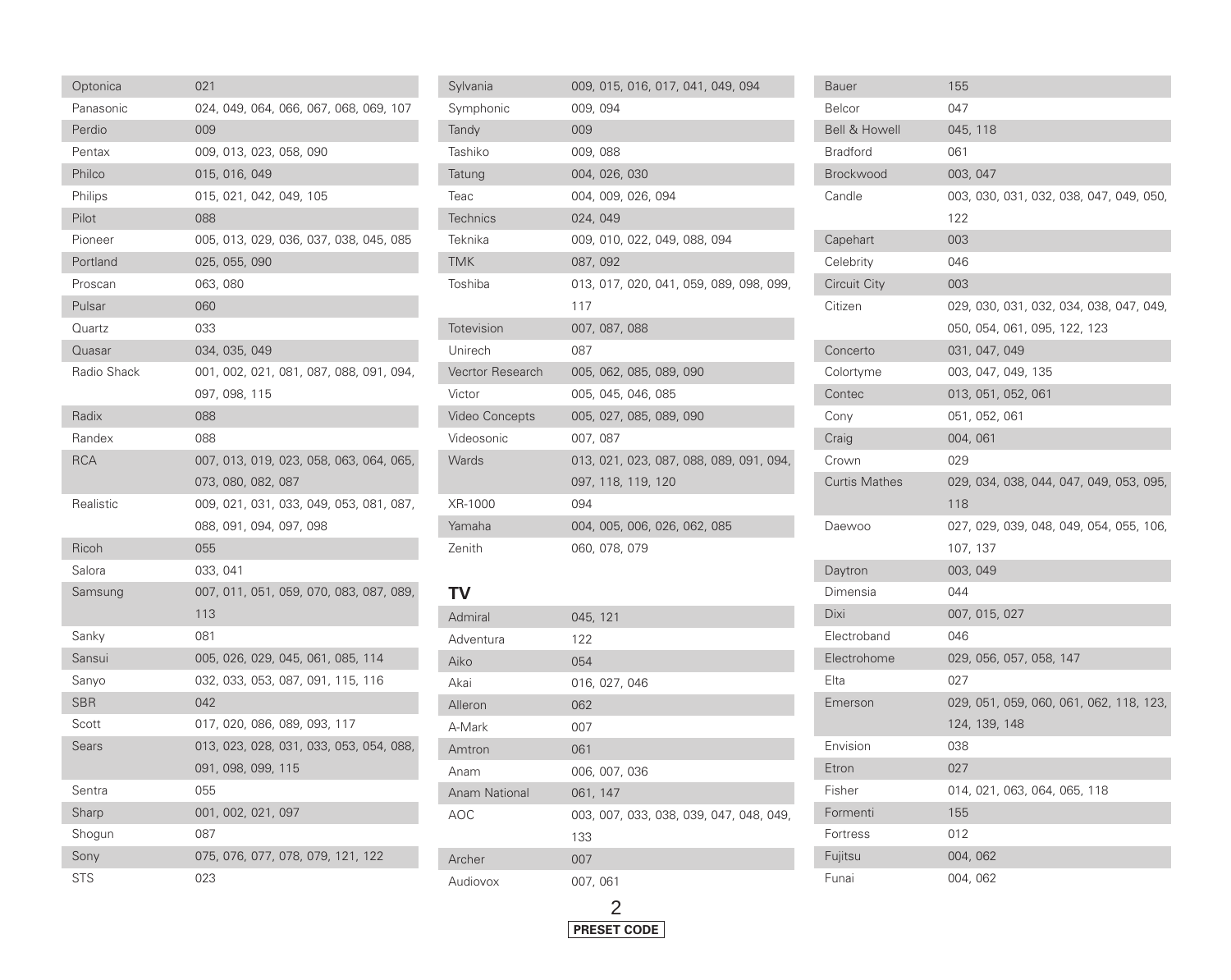| Futuretech     | 004      |                              |  |                                         |  |
|----------------|----------|------------------------------|--|-----------------------------------------|--|
| GЕ             |          |                              |  | 020, 036, 037, 040, 044, 058, 066, 088, |  |
|                |          | 119, 120, 125, 147           |  |                                         |  |
| Goldstar       |          |                              |  | 000, 015, 029, 031, 039, 048, 051, 056, |  |
|                |          | 057, 067, 068, 069, 116      |  |                                         |  |
| Grundy         | 062      |                              |  |                                         |  |
| Hitachi        |          |                              |  | 029, 031, 051, 052, 070, 111, 112, 113, |  |
|                |          | 124, *[134]                  |  |                                         |  |
| Hitachi Pay TV | 151      |                              |  |                                         |  |
| Infinity       | 017, 071 |                              |  |                                         |  |
| Janeil         | 122      |                              |  |                                         |  |
| <b>JBL</b>     | 017, 071 |                              |  |                                         |  |
| JC Penny       |          |                              |  | 020, 034, 039, 040, 041, 044, 048, 050, |  |
|                |          |                              |  | 058, 066, 069, 076, 088, 090, 095, 125, |  |
|                | 136, 159 |                              |  |                                         |  |
| JCB            | 046      |                              |  |                                         |  |
| JVC            |          |                              |  | 019, 051, 052, 072, 073, 091, 117, 126  |  |
| Kawasho        | 018, 046 |                              |  |                                         |  |
| Kenwood        |          | 038, 056, 057                |  |                                         |  |
| Kloss          | 010, 032 |                              |  |                                         |  |
| Kloss Novabeam |          | 005, 122, 127, 131           |  |                                         |  |
| <b>KTV</b>     | 074, 123 |                              |  |                                         |  |
| Loewe          | 071      |                              |  |                                         |  |
| Logik          | 144      |                              |  |                                         |  |
| Luxman         | 031      |                              |  |                                         |  |
| <b>LXI</b>     |          |                              |  | 008, 014, 017, 024, 040, 044, 063, 071, |  |
|                |          | 075, 076, 077, 118, 125      |  |                                         |  |
| Magnavox       |          |                              |  | 005, 010, 017, 030, 033, 038, 050, 056, |  |
|                |          |                              |  | 071, 078, 079, 085, 089, 108, 109, 110, |  |
|                |          | 127, 131, 132, 145           |  |                                         |  |
| Marantz        |          | 015, 017, 071, 080           |  |                                         |  |
| Matsui         | 027      |                              |  |                                         |  |
| Memorex        |          | 014, 027, 045, 083, 118, 144 |  |                                         |  |
| Metz           |          | 160, 161, 162, 163           |  |                                         |  |
| <b>MGA</b>     |          |                              |  | 001, 039, 048, 056, 057, 058, 065, 081, |  |
|                | 083      |                              |  |                                         |  |
| Midland        | 125      |                              |  |                                         |  |

| Minutz                   | 066                                     |
|--------------------------|-----------------------------------------|
| Mitsubishi               | 001, 016, 039, 048, 056, 057, 058, 065, |
|                          | 081, 082, 083, 105                      |
| Montgomery Ward          | 011, 020, 144, 145, 146                 |
| Motorola                 | 121, 147                                |
| <b>MTC</b>               | 031, 034, 039, 048, 095                 |
| <b>NAD</b>               | 008, 075, 076, 128                      |
| National                 | 002, 036, 061, 147                      |
| <b>National Quenties</b> | 002                                     |
| <b>NEC</b>               | 031, 038, 039, 048, 057, 084, 086, 135, |
|                          | 147                                     |
| Nikko                    | 054                                     |
| <b>NTC</b>               | 054                                     |
| Optimus                  | 128                                     |
| Optonica                 | 011, 012, 093, 121                      |
| Orion                    | 004, 139                                |
| Panasonic                | 002, 009, 017, 036, 037, 071, 141, 143, |
|                          | 147                                     |
| Philco                   | 005, 010, 030, 050, 051, 056, 079, 085, |
|                          | 127, 131, 132, 145, 147                 |
| Philips                  | 005, 015, 017, 050, 051, 056, 078, 087, |
|                          | 088, 089, 131, 132, 147                 |
| Pioneer                  | 124, 128, 142                           |
| Portland                 | 054                                     |
| Price Club               | 095                                     |
| Proscan                  | 040, 044, 125                           |
| Proton                   | 035, 051, 092, 129                      |
| Pulsar                   | 042                                     |
| Quasar                   | 036, 037, 074, 141                      |
| Radio Shack              | 011, 044, 063, 093, 118                 |
| <b>RCA</b>               | 040, 044, 125, 130, 137, 151, 152       |
| Realistic                | 014, 063, 093, 118                      |
| Saisho                   | 027                                     |
| Samsung                  | 003, 015, 034, 053, 055, 057, 094, 095, |
|                          | 136, 153                                |
| Sansui                   | 139                                     |
| Sanyo                    | 013, 014, 021, 022, 063, 064, 081, 096  |
|                          |                                         |

| <b>SBR</b>      | 015      |                                         |  |  |                                         |
|-----------------|----------|-----------------------------------------|--|--|-----------------------------------------|
| Schneider       | 015      |                                         |  |  |                                         |
| Scott           | 062      |                                         |  |  |                                         |
| Sears           |          | 008, 014, 021, 022, 023, 024, 025, 040, |  |  |                                         |
|                 |          |                                         |  |  | 052, 057, 062, 063, 064, 065, 073, 075, |
|                 |          | 076, 097, 098, 125, 159                 |  |  |                                         |
| Sharp           |          |                                         |  |  | 011, 012, 013, 026, 093, 099, 100, 104, |
|                 | 121      |                                         |  |  |                                         |
| Siemens         | 013      |                                         |  |  |                                         |
| Signature       | 045, 144 |                                         |  |  |                                         |
| Simpson         | 050      |                                         |  |  |                                         |
| Sony            |          | 043, 046, 138, 146, 150                 |  |  |                                         |
| Soundesign      |          | 030, 050, 062                           |  |  |                                         |
| Spectricon      | 007, 033 |                                         |  |  |                                         |
| Squareview      | 004      |                                         |  |  |                                         |
| Supre-Macy      | 032, 122 |                                         |  |  |                                         |
| Supreme         | 046      |                                         |  |  |                                         |
| Sylvania        |          | 005, 010, 017, 030, 078, 079, 085, 089, |  |  |                                         |
|                 |          | 101, 127, 131, 132, 145, 155            |  |  |                                         |
| Symphonic       | 004, 148 |                                         |  |  |                                         |
| Tandy           | 012, 121 |                                         |  |  |                                         |
| Tatung          | 036, 124 |                                         |  |  |                                         |
| <b>Technics</b> | 037      |                                         |  |  |                                         |
| Teknika         |          | 001, 030, 032, 034, 052, 054, 078, 083, |  |  |                                         |
|                 |          | 095, 144, 156, 157                      |  |  |                                         |
| Tera            | 035, 129 |                                         |  |  |                                         |
| Thomson         | 165, 166 |                                         |  |  |                                         |
| Toshiba         |          | 008, 014, 034, 063, 075, 076, 095, 097, |  |  |                                         |
|                 |          | 136, 158, 159                           |  |  |                                         |
| Universal       |          | 020, 066, 088                           |  |  |                                         |
| Victor          |          | 019, 073, 126                           |  |  |                                         |
| Video Concepts  | 016      |                                         |  |  |                                         |
| Viking          | 032, 122 |                                         |  |  |                                         |
| Wards           |          |                                         |  |  | 005, 045, 066, 078, 085, 088, 089, 093, |
|                 |          | 102, 103, 131, 132, 148                 |  |  |                                         |
| Zenith          |          | 042, 114, 115, 140, 144, 149            |  |  |                                         |
| Zonda           | 007      |                                         |  |  |                                         |

F

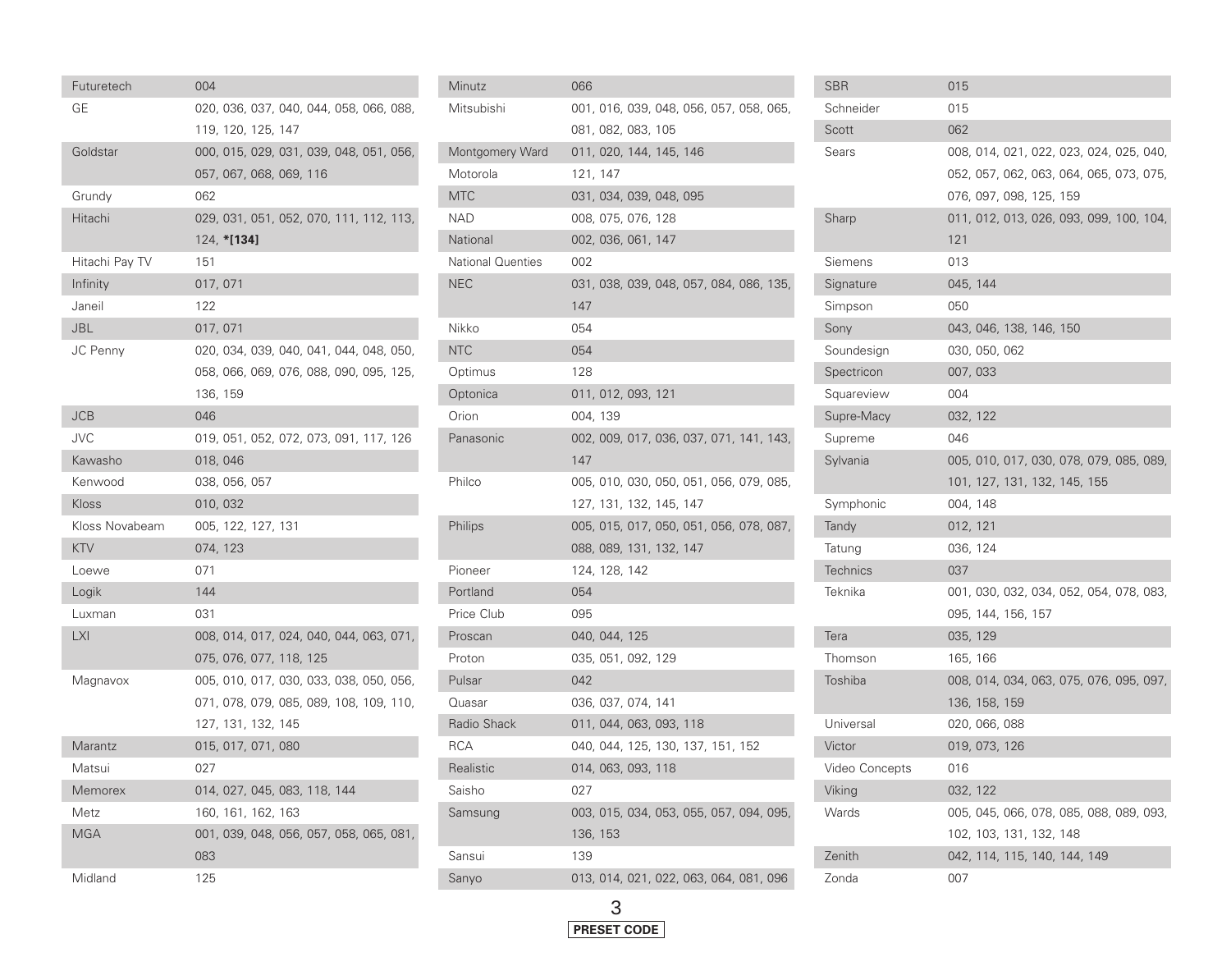### **CABLE**

| <b>ABC</b>            | 006, *[007], 008, 009   |
|-----------------------|-------------------------|
| Archer                | 010, 011                |
| Century               | 011                     |
| Citizen               | 011                     |
| Colour Voice          | 012, 013                |
| Comtronic             | 014                     |
| Eastern               | 015                     |
| Garrard               | 011                     |
| Gemini                | 030, 033, 034           |
| General Instrument    | 030, 031, 032           |
| <b>Hytex</b>          | 006                     |
| Jasco                 | 011                     |
| Jerrold               | 009, 016, 017, 026, 032 |
| Magnavox              | 018                     |
| Movie Time            | 019                     |
| NSC                   | 019                     |
| Oak                   | 000, 006, 020           |
| Panasonic             | 001, 005                |
| Philips               | 011, 012, 013, 018, 021 |
| Pioneer               | 002, 003, 022           |
| <b>RCA</b>            | 029                     |
| Regency               | 015                     |
| Samsung               | 014, 023                |
| Scientific Atlanta    | 004, 024, 025           |
| Signal                | 014                     |
| <b>SL Marx</b>        | 014                     |
| Starcom               | 009                     |
| Stargate              | 014                     |
| <b>Teleview</b>       | 014                     |
| Tocom                 | 007, 016                |
| <b>TV86</b>           | 019                     |
| Unika                 | 011                     |
| <b>United Artists</b> | 006                     |
| Universal             | 010, 011                |
| Viewstar              | 018, 019                |
| Zenith                | 027, 028                |

# **DBS (SATELLITE)**

| Alphastar            | 054                     |
|----------------------|-------------------------|
| Chaparral            | 035, 036                |
| <b>Dishnet</b>       | 053                     |
| Drake                | 037,038                 |
| <b>Echostar Dish</b> | 062,066                 |
| GE                   | 048, 055, 056           |
| General Instruments  | 039, 040, 041           |
| Grundig              | 070, 071, 072, 073      |
| Hitachi              | 058, 059                |
| Hughes Network       | 063, 064, 065, 069      |
| <b>JVC</b>           | 057                     |
| Kathrein             | 074, 075, 076, 083      |
| Magnavox             | 060                     |
| Nokia                | 070, 080, 084, 085, 086 |
| Philips              | 060                     |
| Primestar            | 051                     |
| Proscan              | 048, 055, 056           |
| <b>RCA</b>           | 048, 055, 056, 068      |
| Realistic            | 042                     |
| Sierra I             | 036                     |
| Sierra II            | 036                     |
| Sierra III           | 036                     |
| Sony                 | 049, 067                |
| STS <sub>1</sub>     | 043                     |
| STS <sub>2</sub>     | 044                     |
| STS3                 | 045                     |
| SRS4                 | 046                     |
|                      |                         |
| Technisat            | 077, 078, 079, 081, 082 |
| Toshiba              | 047,050                 |

### **CD**

ı

| Denon           | $*1111$            |  |
|-----------------|--------------------|--|
| Aiwa            | 001, 035, 043      |  |
| <b>Burmster</b> | 002                |  |
| Carver          | 003, 035           |  |
|                 |                    |  |
|                 | <b>PRESET CODE</b> |  |

| Emerson         | 004, 005, 006, 007      |
|-----------------|-------------------------|
| Fisher          | 003, 008, 009, 010      |
| <b>JVC</b>      | 018, 019                |
| Kenwood         | 011, 012, 013, 014, 017 |
| Magnavox        | 006, 015, 035           |
| Marantz         | 016, 028, 035           |
| <b>MCS</b>      | 016, 024                |
| Onkyo           | 025, 027                |
| Optimus         | 017, 020, 021, 022, 023 |
| Philips         | 014, 032, 033, 035      |
| Pioneer         | 006, 022, 030           |
| Sears           | 006                     |
| Sony            | 023, 031                |
| Teac            | 002, 009, 028           |
| <b>Technics</b> | 016, 029, 036           |
| Wards           | 035, 037                |
| Yamaha          | 038, 039, 040, 041      |
| Zenith          | 042                     |

## **CD-R**

| Denon   | $*$ [111], 112 |
|---------|----------------|
| Philips | 112            |

## **MD**

| שועו    |          |
|---------|----------|
| Denon   | 113      |
| Kenwood | 003, 004 |
| Onkyo   | 007      |
| Sharp   | 005      |
| Sony    | 006      |
|         |          |

### **TAPE**

I

I

| Denon         | $*$ [111] |
|---------------|-----------|
| Aiwa          | 001, 002  |
| Carver        | 002       |
| Harman/Kardon | 002, 003  |
| <b>JVC</b>    | 004, 005  |
| Kenwood       | 006       |